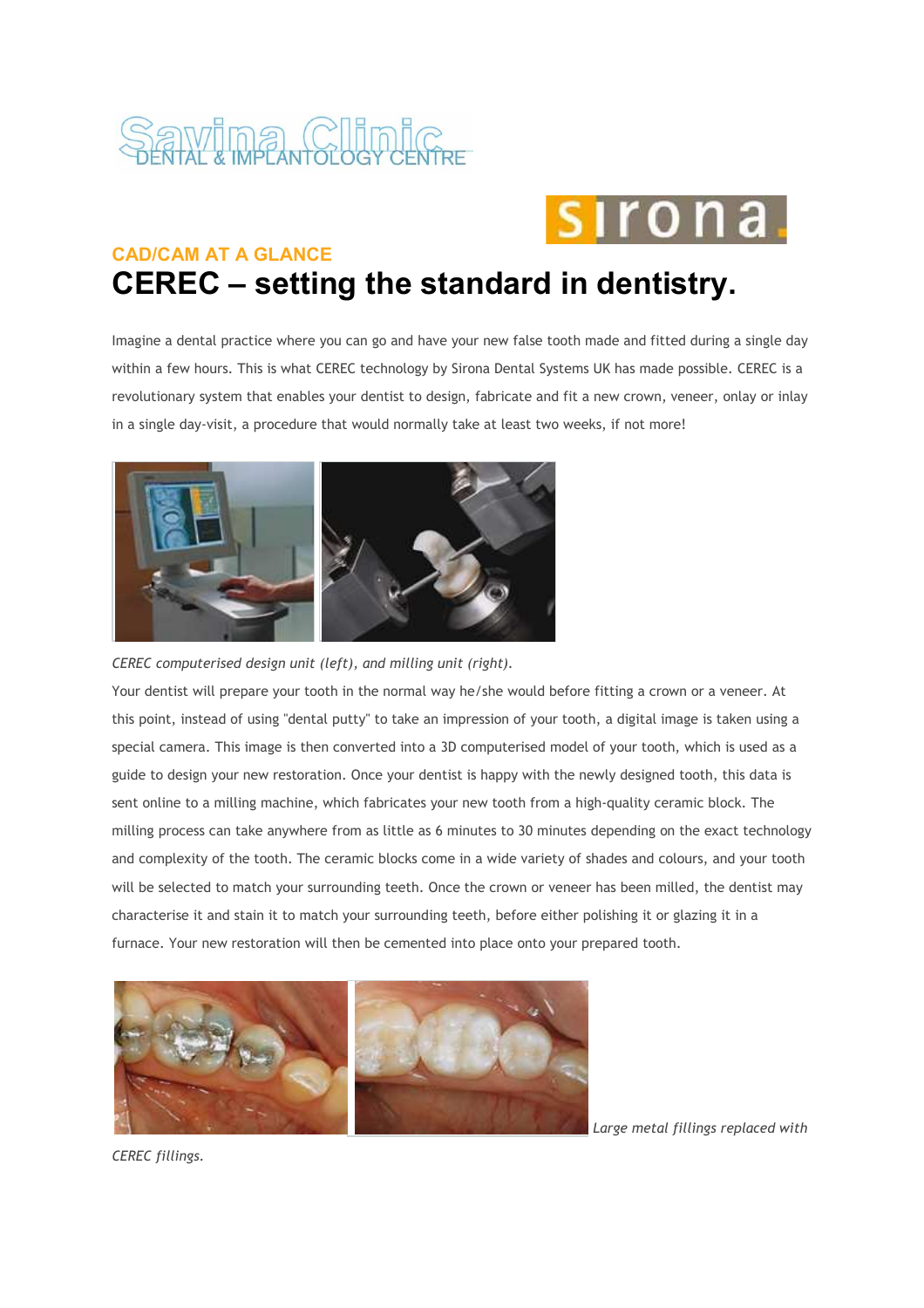

*Chipped, discoloured teeth treated with Cerec Crowns and Veneers*

There are several advantages to having treatment with CEREC over conventional, laboratory laboratory-made restorations:

**Everything is carried out in a single day** - you only need to visit the dentist once - take one day away from your work or life to have the procedure - instead of the usual two or three visits.

**Only one set of local anaesthetic injections** - since the entire procedure can be carried out within a few hours, you only need to have one lo t of injections.

**Your dentist is in complete control of the final result** - since the crown or veneer is designed and fabricated from start to finish by your dentist, he/she has total control over how it will look and fit, whereas a crown made in a laboratory is under the control of the technician who hasn't even seen the patient. made in a laboratory is under the control of the technician who hasn't even seen the patient.<br>**No temporary restorations** - if you have lab-made veneers, you would require temporary veneers during the - since the entire procedure can be<br>tions.<br>
nal result - since the crown or vene<br>
as total control over how it will look<br>
the technician who hasn't even seen<br>
made veneers, you would require te<br>
own to fall off and cause p

wait for your new teeth. These have been known to fall off and cause proble problems, which is a step that is omitted with CEREC restorations.



*A full smile makeover*